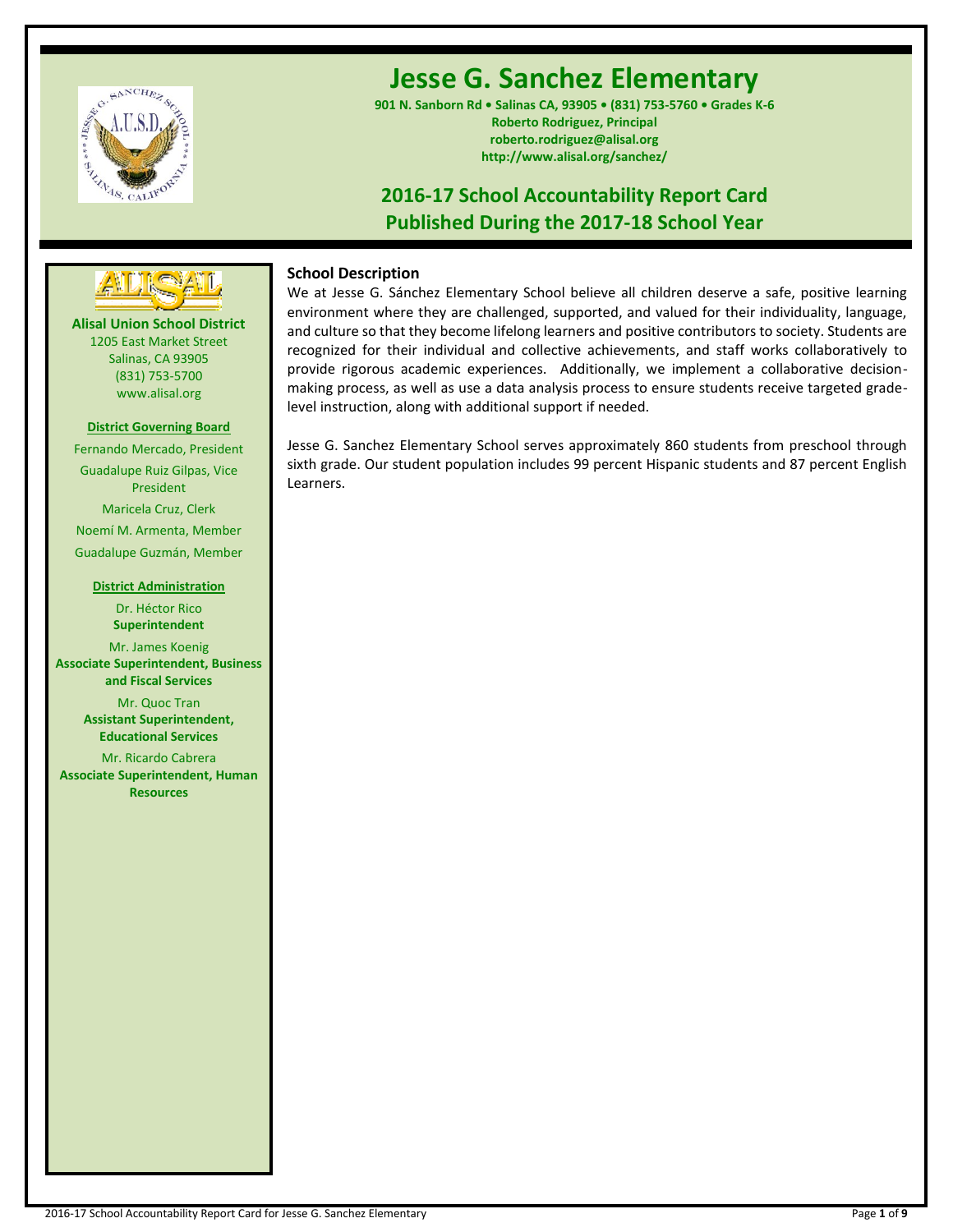# **About the SARC**

By February 1 of each year, every school in California is required by state law to publish a School Accountability Report Card (SARC). The SARC contains information about the condition and performance of each California public school. Under the Local Control Funding Formula (LCFF) all local educational agencies (LEAs) are required to prepare a Local Control and Accountability Plan (LCAP), which describes how they intend to meet annual school-specific goals for all pupils, with specific activities to address state and local priorities. Additionally, data reported in an LCAP is to be consistent with data reported in the SARC.

- For more information about SARC requirements, see the California Department of Education (CDE) SARC Web page at http://www.cde.ca.gov/ta/ac/sa/.
- For more information about the LCFF or LCAP, see the CDE LCFF Web page at http://www.cde.ca.gov/fg/aa/lc/.
- For additional information about the school, parents/guardians and community members should contact the school principal or the district office.

| 2016-17 Student Enrollment by Grade Level |                           |  |  |
|-------------------------------------------|---------------------------|--|--|
| <b>Grade Level</b>                        | <b>Number of Students</b> |  |  |
| Kindergarten                              | 128                       |  |  |
| Grade 1                                   | 137                       |  |  |
| Grade 2                                   | 117                       |  |  |
| Grade 3                                   | 108                       |  |  |
| Grade 4                                   | 102                       |  |  |
| Grade 5                                   | 154                       |  |  |
| Grade 6                                   | 97                        |  |  |
| <b>Total Enrollment</b>                   | 843                       |  |  |

| 2016-17 Student Enrollment by Group        |                                    |  |  |  |
|--------------------------------------------|------------------------------------|--|--|--|
| Group                                      | <b>Percent of Total Enrollment</b> |  |  |  |
| <b>Black or African American</b>           | ი                                  |  |  |  |
| American Indian or Alaska Native           | 0                                  |  |  |  |
| Asian                                      | O                                  |  |  |  |
| Filipino                                   | n                                  |  |  |  |
| <b>Hispanic or Latino</b>                  | 99.6                               |  |  |  |
| <b>Native Hawaiian or Pacific Islander</b> | 0                                  |  |  |  |
| White                                      | 0.2                                |  |  |  |
| <b>Two or More Races</b>                   | O                                  |  |  |  |
| Socioeconomically Disadvantaged            | 98.1                               |  |  |  |
| <b>English Learners</b>                    | 90.6                               |  |  |  |
| <b>Students with Disabilities</b>          | 6                                  |  |  |  |
| <b>Foster Youth</b>                        | 0                                  |  |  |  |

# **A. Conditions of Learning**

#### **State Priority: Basic**

The SARC provides the following information relevant to the State priority: Basic (Priority 1):

- Degree to which teachers are appropriately assigned and fully credentialed in the subject area and for the pupils they are teaching;
- Pupils have access to standards-aligned instructional materials; and
- School facilities are maintained in good repair.

| <b>Teacher Credentials</b>                         |           |           |           |  |  |  |
|----------------------------------------------------|-----------|-----------|-----------|--|--|--|
| <b>Jesse G. Sanchez Elementary</b>                 | $15 - 16$ | $16 - 17$ | $17 - 18$ |  |  |  |
| <b>With Full Credential</b>                        | 33        | 36        | 34        |  |  |  |
| <b>Without Full Credential</b>                     | 2         | 4         | 3         |  |  |  |
| <b>Teaching Outside Subject Area of Competence</b> | 0         | O         |           |  |  |  |
| <b>Alisal Union School District</b>                | 15-16     | $16 - 17$ | $17 - 18$ |  |  |  |
| <b>With Full Credential</b>                        |           |           | 334       |  |  |  |
| <b>Without Full Credential</b>                     |           |           | 61        |  |  |  |
| <b>Teaching Outside Subject Area of Competence</b> |           |           | O         |  |  |  |

| Teacher Misassignments and Vacant Teacher Positions at this School    |  |  |  |  |  |  |  |
|-----------------------------------------------------------------------|--|--|--|--|--|--|--|
| <b>Jesse G. Sanchez Elementary</b><br>$17 - 18$<br>15-16<br>$16 - 17$ |  |  |  |  |  |  |  |
| <b>Teachers of English Learners</b>                                   |  |  |  |  |  |  |  |
| <b>Total Teacher Misassignments</b>                                   |  |  |  |  |  |  |  |
| <b>Vacant Teacher Positions</b>                                       |  |  |  |  |  |  |  |

\* "Misassignments" refers to the number of positions filled by teachers who lack legal authorization to teach that grade level, subject area, student group, etc. Total Teacher Misassignments includes the number of Misassignments of Teachers of English Learners.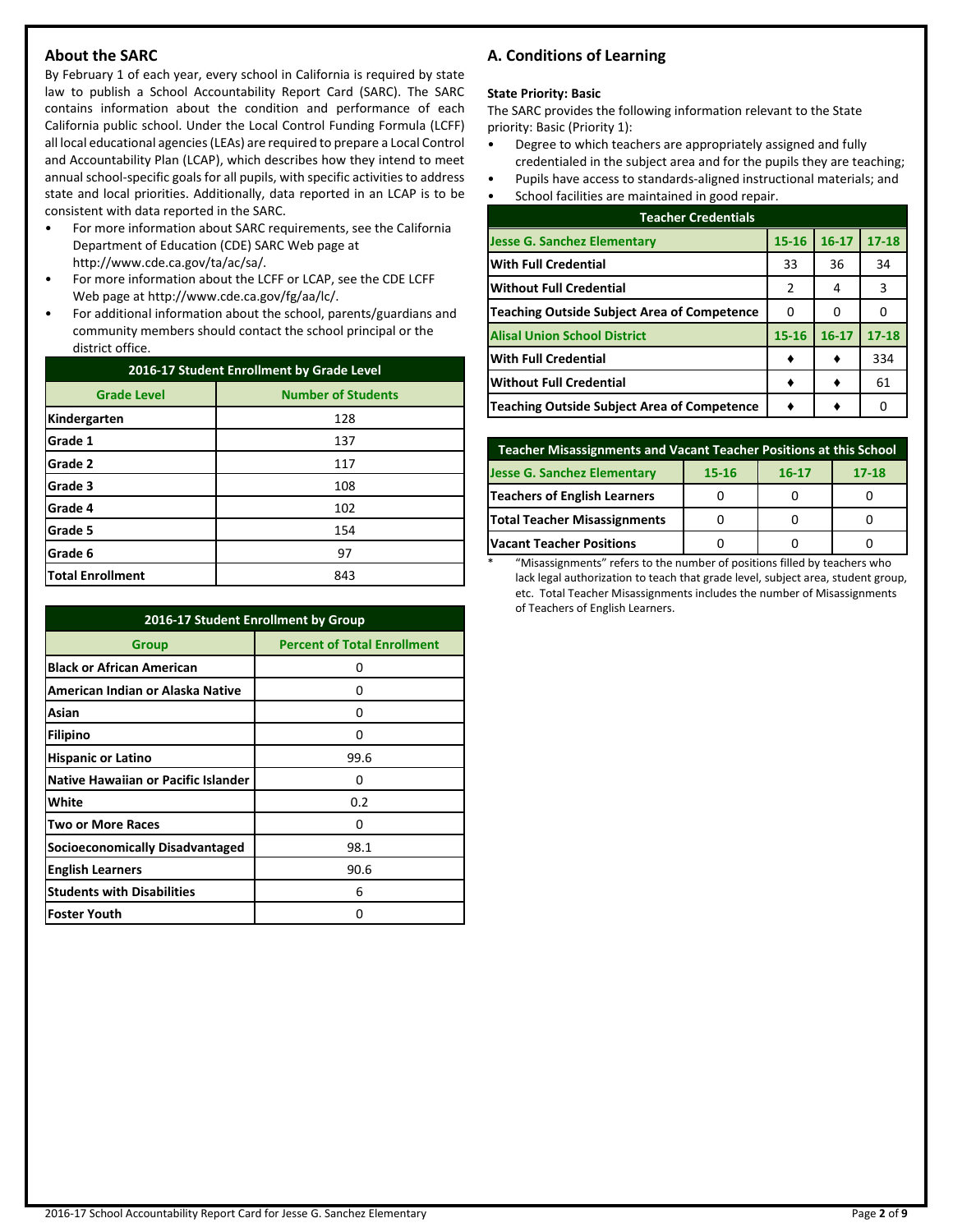# **Quality, Currency, Availability of Textbooks and Instructional Materials (School Year 2017-18)**

In order to support classroom professionals in teaching the Language Arts and Math Common Core State Standards, Engage NY curriculum, in both content areas was recommended and adopted as district curriculum. Both Engage NY Language Arts and Math were piloted and feedback from teachers attested to the ability of these common core resources to meet the requirements of the new common core state standards (CCSS).

In Language Arts:

K-1-2-3 Wonders is used to teacher all Language Arts standards. 4-6 used Engage NY solely to teach all Language Arts standards.

In Math:

At K-6, teachers used both the adopted Everyday Math curriculum and Engage NY Math, selecting one as their primary resource and the other as a secondary resource.

Bilingual Transference classrooms were able to use the Engage NY Math because student materials became available.

|                                     | <b>Textbooks and Instructional Materials</b><br>Year and month in which data were collected: 2014                                              |                        |
|-------------------------------------|------------------------------------------------------------------------------------------------------------------------------------------------|------------------------|
| <b>Core Curriculum Area</b>         | <b>Textbooks and Instructional Materials/Year of Adoption</b>                                                                                  |                        |
| <b>Reading/Language Arts</b>        | McMillan / McGraw-Hill, Wonders- Adopted 2017<br>Engage New York Language Arts- Adopted 2014<br>McMillan / McGraw-Hill, Treasures-Adopted 2010 |                        |
|                                     | The textbooks listed are from most recent adoption:<br>Percent of students lacking their own assigned textbook:                                | <b>Yes</b><br>$\Omega$ |
| <b>Mathematics</b>                  | Engage New York Math- Adopted 2014<br>McMillan / McGraw-Hill,<br>Every Day Math-Adopted 2012                                                   |                        |
|                                     | The textbooks listed are from most recent adoption:                                                                                            | <b>Yes</b>             |
|                                     | Percent of students lacking their own assigned textbook:                                                                                       | 0                      |
| <b>Science</b>                      | Delta Foss- (Kinder-5th grades) - Adopted 2007<br>McGraw-Hill- (6th grade) - Adopted 2006                                                      |                        |
|                                     | The textbooks listed are from most recent adoption:                                                                                            | Yes                    |
|                                     | Percent of students lacking their own assigned textbook:                                                                                       | $\mathbf 0$            |
| <b>History-Social Science</b>       | McGraw-Hill, Vistas-Adopted 2006                                                                                                               |                        |
|                                     | The textbooks listed are from most recent adoption:                                                                                            | <b>Yes</b>             |
|                                     | Percent of students lacking their own assigned textbook:                                                                                       | $\mathbf 0$            |
| <b>Foreign Language</b>             | Not applicable                                                                                                                                 |                        |
|                                     | The textbooks listed are from most recent adoption:                                                                                            | No                     |
|                                     | Percent of students lacking their own assigned textbook:                                                                                       | $\Omega$               |
| <b>Health</b>                       | Not applicable                                                                                                                                 |                        |
|                                     | The textbooks listed are from most recent adoption:                                                                                            | No                     |
|                                     | Percent of students lacking their own assigned textbook:                                                                                       | $\mathbf 0$            |
| <b>Visual and Performing Arts</b>   | Not applicable                                                                                                                                 |                        |
|                                     | The textbooks listed are from most recent adoption:                                                                                            | No                     |
|                                     | Percent of students lacking their own assigned textbook:                                                                                       | 0                      |
| <b>Science Laboratory Equipment</b> | N/A                                                                                                                                            |                        |
|                                     | The textbooks listed are from most recent adoption:                                                                                            | N/A                    |
|                                     | Percent of students lacking their own assigned textbook:                                                                                       | 0                      |

Note: Cells with N/A values do not require data.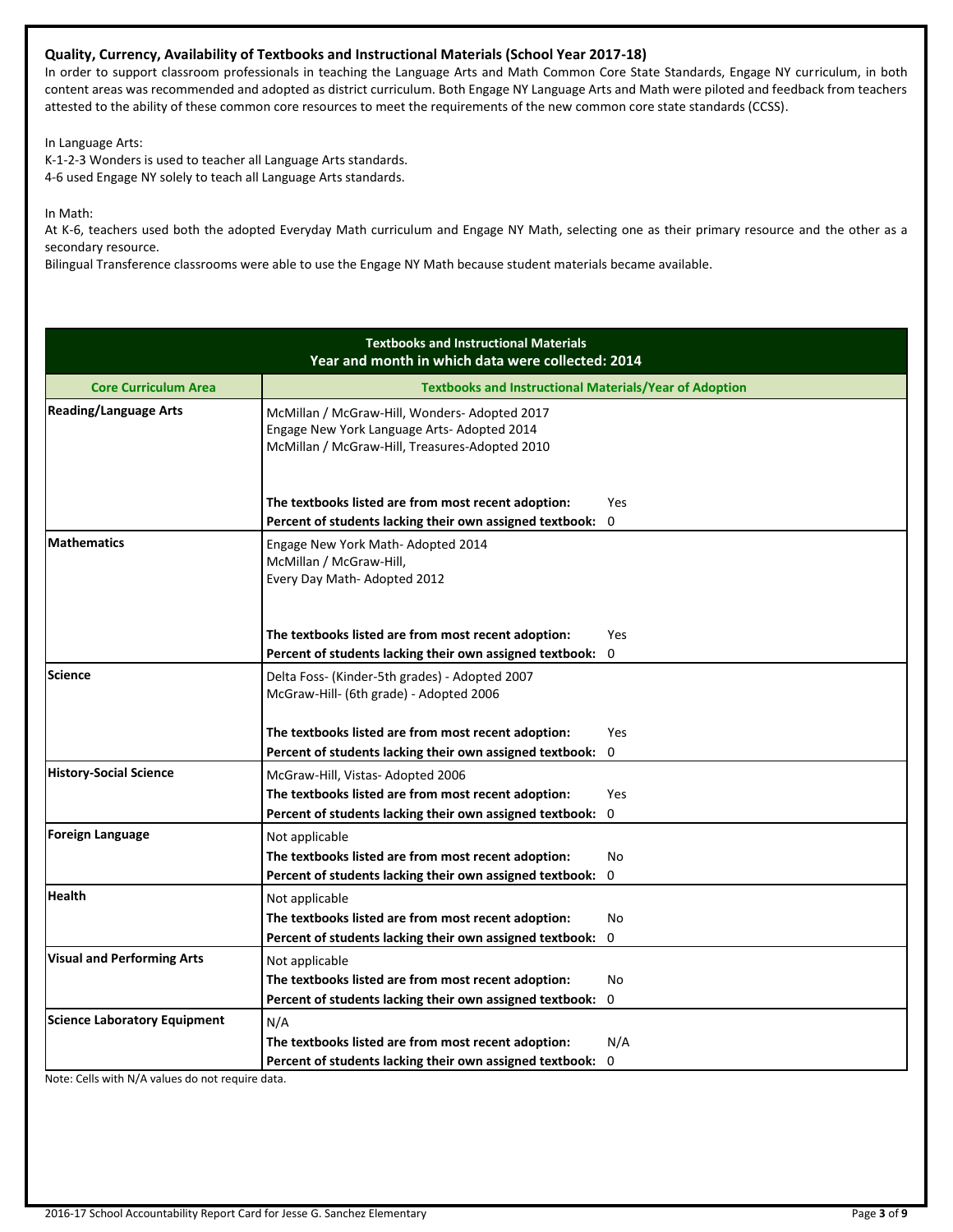# **School Facility Conditions and Planned Improvements (Most Recent Year)**

A safety inspection checklist is used every month by the lead custodian to make sure our school is safe for all students, staff and parents. The lead custodian inspects the playground equipment to make sure it is in a safe condition for student use, the grounds and fields are also inspected for any dangerous debris such as broken glass, buildings are also inspected for any safety hazards or graffiti. All fire extinguishers are also checked to make sure they are charged and there access in unobstructed.

| <b>School Facility Good Repair Status (Most Recent Year)</b><br>Year and month in which data were collected: August, 2017 |                  |      |                      |      |                                |  |
|---------------------------------------------------------------------------------------------------------------------------|------------------|------|----------------------|------|--------------------------------|--|
|                                                                                                                           |                  |      | <b>Repair Status</b> |      | <b>Repair Needed and</b>       |  |
| <b>System Inspected</b>                                                                                                   | Good             |      | Fair                 | Poor | <b>Action Taken or Planned</b> |  |
| Systems:<br>Gas Leaks, Mechanical/HVAC, Sewer                                                                             | Χ                |      |                      |      |                                |  |
| Interior:<br><b>Interior Surfaces</b>                                                                                     | X                |      |                      |      |                                |  |
| Cleanliness:<br>Overall Cleanliness, Pest/ Vermin Infestation                                                             | X                |      |                      |      |                                |  |
| Electrical:<br>Electrical                                                                                                 | X                |      |                      |      |                                |  |
| <b>Restrooms/Fountains:</b><br>Restrooms, Sinks/ Fountains                                                                | X                |      |                      |      |                                |  |
| Safety:<br>Fire Safety, Hazardous Materials                                                                               | x                |      |                      |      |                                |  |
| Structural:<br><b>Structural Damage, Roofs</b>                                                                            | X                |      |                      |      |                                |  |
| External:<br>Playground/School Grounds, Windows/Doors/Gates/Fences                                                        | X                |      |                      |      |                                |  |
| <b>Overall Rating</b>                                                                                                     | <b>Exemplary</b> | Good | Fair                 | Poor |                                |  |
|                                                                                                                           | X                |      |                      |      |                                |  |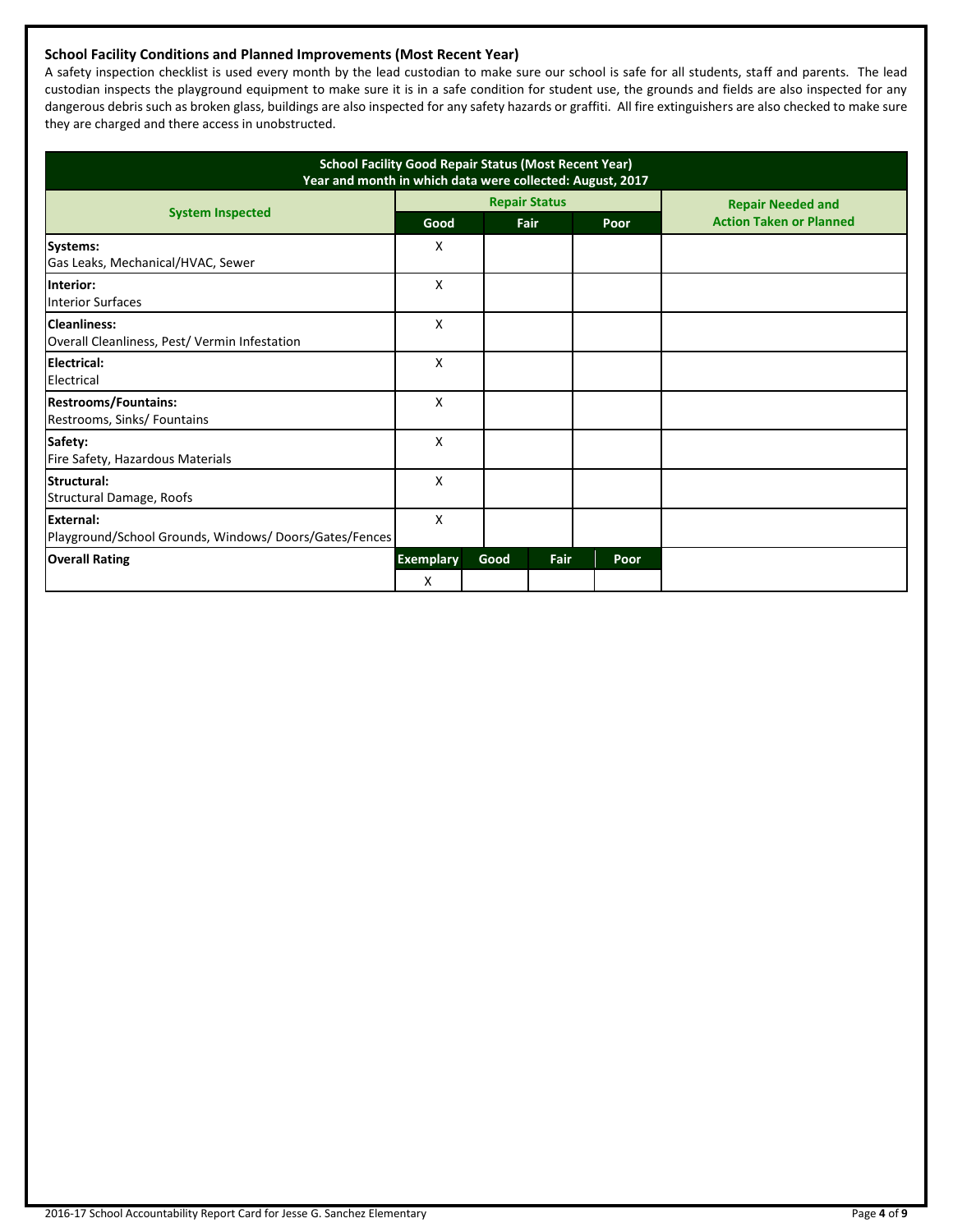# **B. Pupil Outcomes**

#### **State Priority: Pupil Achievement**

The SARC provides the following information relevant to the State priority: Pupil Achievement (Priority 4):

- Statewide assessments (i.e., California Assessment of Student Performance and Progress [CAASPP] System, which includes the Smarter Balanced Summative Assessments for students in the general education population and the California Alternate Assessments [CAAs] for English language arts/literacy [ELA] and mathematics given in grades three through eight and grade eleven. The CAAs have replaced the California Alternate Performance Assessment [CAPA] for ELA and mathematics, which were eliminated in 2015. Only eligible students may participate in the administration of the CAAs. CAA items are aligned with alternate achievement standards, which are linked with the Common Core State Standards [CCSS] for students with significant cognitive disabilities); and
- The percentage of students who have successfully completed courses that satisfy the requirements for entrance to the University of California and the California State University, or career technical education sequences or programs of study

| 2016-17 CAASPP Results for All Students |                                                                                       |                                  |    |    |    |              |  |
|-----------------------------------------|---------------------------------------------------------------------------------------|----------------------------------|----|----|----|--------------|--|
|                                         | Percent of Students Meeting or Exceeding the State Standards<br>$(grades 3-8 and 11)$ |                                  |    |    |    |              |  |
| <b>Subject</b>                          |                                                                                       | <b>School</b><br><b>District</b> |    |    |    | <b>State</b> |  |
|                                         | 15-16<br>$15 - 16$<br>16-17<br>$16-17$                                                |                                  |    |    |    | $16 - 17$    |  |
| <b>ELA</b>                              | 15                                                                                    | 23                               | 24 | 28 | 48 | 48           |  |
| Math                                    | 10                                                                                    | 17                               | 18 | 21 | 36 | 37           |  |

Percentages are not calculated when the number of students tested is ten or less, either because the number of students in this category is too small for statistical accuracy or to protect student privacy.

| <b>CAASPP Test Results in Science for All Students</b>                                                     |                                                  |           |       |           |       |           |
|------------------------------------------------------------------------------------------------------------|--------------------------------------------------|-----------|-------|-----------|-------|-----------|
| <b>Percent of Students Scoring at Proficient or Advanced</b><br>(meeting or exceeding the state standards) |                                                  |           |       |           |       |           |
| <b>Subject</b>                                                                                             | <b>School</b><br><b>District</b><br><b>State</b> |           |       |           |       |           |
|                                                                                                            | 14-15                                            | $15 - 16$ | 14-15 | $15 - 16$ | 14-15 | $15 - 16$ |
| <b>Science</b>                                                                                             | 12                                               | 12        | 31    | 28        | 56    | 54        |

Note: Science test results include California Standards Tests (CSTs), California Modified Assessment (CMA), and California Alternate Performance Assessment (CAPA) in grades five, eight, and ten.

Note: Scores are not shown when the number of students tested is ten or less, either because the number of students in this category is too small for statistical accuracy or to protect student privacy.

Note: The 2016-17 data are not available. The California Department of Education is developing a new science assessment based on the Next Generation Science Standards for California Public Schools (CA NGSS). The new California Science Test (CAST) was piloted in spring 2017. The CST and CMA for Science will no longer be administered.

| Grade | <b>2016-17 Percent of Students Meeting Fitness Standards</b> |          |        |  |  |
|-------|--------------------------------------------------------------|----------|--------|--|--|
| Level | 4 of 6                                                       | $5$ of 6 | 6 of 6 |  |  |
|       | 127                                                          | 173      |        |  |  |

Percentages are not calculated when the number of students tested is ten or less, either because the number of students in this category is too small for statistical accuracy or to protect student privacy.

| 2015-16 CAASPP Results by Student Group<br>Science (grades 5, 8, and 10) |                           |                   |                            |                               |  |  |  |
|--------------------------------------------------------------------------|---------------------------|-------------------|----------------------------|-------------------------------|--|--|--|
|                                                                          | <b>Number of Students</b> |                   | <b>Percent of Students</b> |                               |  |  |  |
| <b>Group</b>                                                             | <b>Enrolled</b>           | with Valid Scores | w/ Valid Scores            | <b>Proficient or Advanced</b> |  |  |  |
| <b>All Students</b>                                                      | 105                       | 104               | 99.1                       | 11.5                          |  |  |  |
| <b>Male</b>                                                              | 56                        | 56                | 100.0                      | 12.5                          |  |  |  |
| Female                                                                   | 49                        | 48                | 98.0                       | 10.4                          |  |  |  |
| <b>Hispanic or Latino</b>                                                | 105                       | 104               | 99.1                       | 11.5                          |  |  |  |
| Socioeconomically Disadvantaged                                          | 104                       | 103               | 99.0                       | 11.7                          |  |  |  |
| <b>English Learners</b>                                                  | 77                        | 77                | 100.0                      | 5.2                           |  |  |  |
| <b>Students Receiving Migrant Education Services</b>                     | 15                        | 15                | 100.0                      | 6.7                           |  |  |  |

Science test results include CSTs, CMA, and CAPA in grades five, eight, and ten. The "Proficient or Advanced" is calculated by taking the total number of students who scored at Proficient or Advanced on the science assessment divided by the total number of students with valid scores. Scores are not shown when the number of students tested is ten or less, either because the number of students in this category is too small for statistical accuracy or to protect student privacy.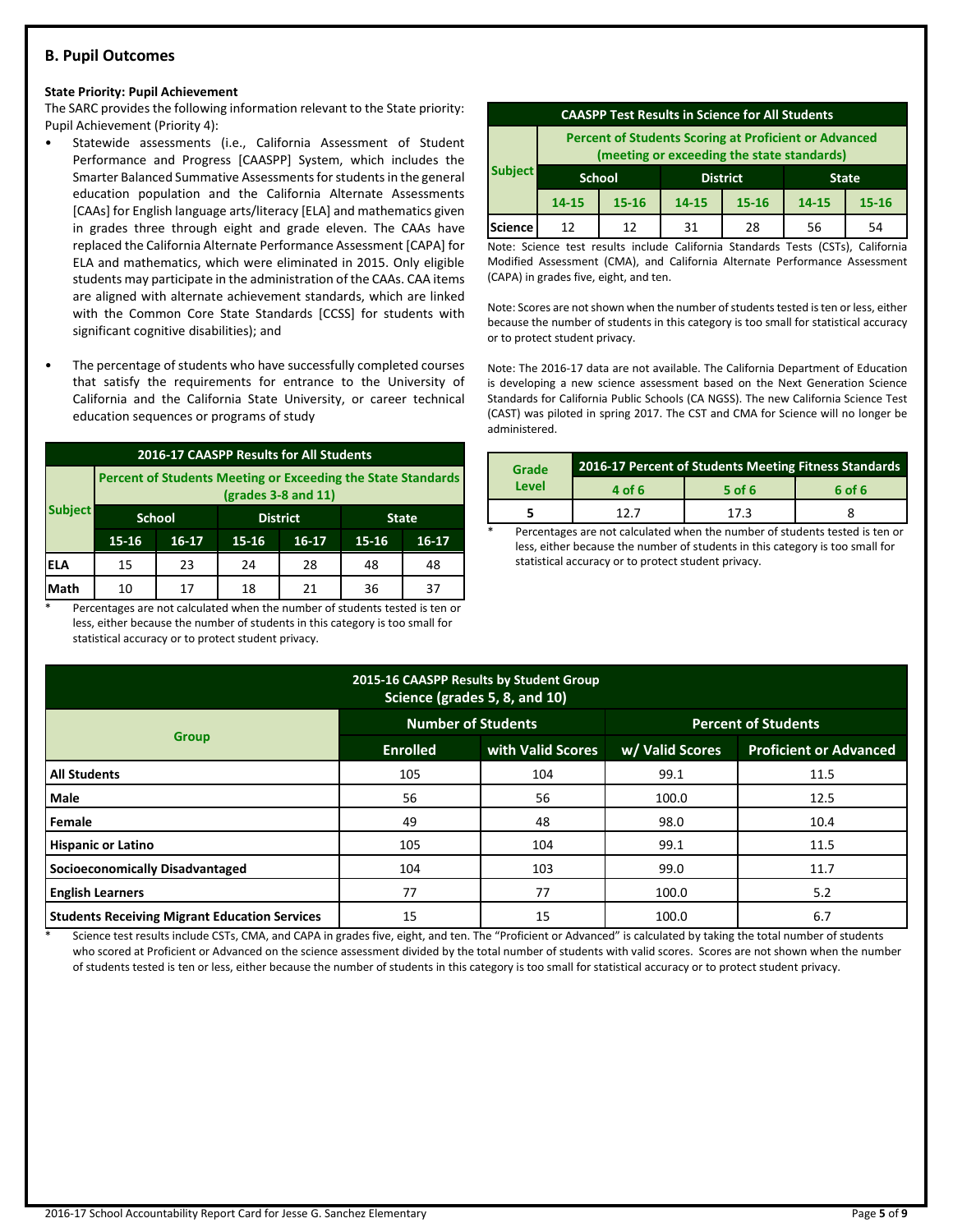| School Year 2016-17 CAASPP Assessment Results - English Language Arts (ELA)<br>Disaggregated by Student Groups, Grades Three through Eight and Eleven |                                   |                                |                                 |                                          |  |  |
|-------------------------------------------------------------------------------------------------------------------------------------------------------|-----------------------------------|--------------------------------|---------------------------------|------------------------------------------|--|--|
| <b>Student Group</b>                                                                                                                                  | <b>Total</b><br><b>Enrollment</b> | <b>Number</b><br><b>Tested</b> | <b>Percent</b><br><b>Tested</b> | <b>Percent</b><br><b>Met or Exceeded</b> |  |  |
| <b>All Students</b>                                                                                                                                   | 456                               | 450                            | 98.68                           | 22.67                                    |  |  |
| Male                                                                                                                                                  | 233                               | 232                            | 99.57                           | 16.81                                    |  |  |
| Female                                                                                                                                                | 223                               | 218                            | 97.76                           | 28.9                                     |  |  |
| <b>Hispanic or Latino</b>                                                                                                                             | 452                               | 447                            | 98.89                           | 22.82                                    |  |  |
| White                                                                                                                                                 | $- -$                             | --                             | --                              |                                          |  |  |
| <b>Socioeconomically Disadvantaged</b>                                                                                                                | 453                               | 448                            | 98.9                            | 22.77                                    |  |  |
| <b>English Learners</b>                                                                                                                               | 438                               | 434                            | 99.09                           | 22.35                                    |  |  |
| <b>Students with Disabilities</b>                                                                                                                     | 30                                | 30                             | 100                             | 0                                        |  |  |
| <b>Students Receiving Migrant Education Services</b>                                                                                                  | 53                                | 52                             | 98.11                           | 25                                       |  |  |
| <b>Foster Youth</b>                                                                                                                                   |                                   |                                |                                 |                                          |  |  |

Note: ELA test results include the Smarter Balanced Summative Assessment and the CAA. The "Percent Met or Exceeded" is calculated by taking the total number of students who met or exceeded the standard on the Smarter Balanced Summative Assessment plus the total number of students who met the standard (i.e., achieved Level 3–Alternate) on the CAAs divided by the total number of students who participated in both assessments.

Note: Double dashes (--) appear in the table when the number of students is ten or less, either because the number of students in this category is too small for statistical accuracy or to protect student privacy.

Note: The number of students tested includes all students who participated in the test whether they received a score or not; however, the number of students tested is not the number that was used to calculate the achievement level percentages. The achievement level percentages are calculated using only students who received scores.

| School Year 2016-17 CAASPP Assessment Results - Mathematics<br>Disaggregated by Student Groups, Grades Three through Eight and Eleven |                                   |                                |                                 |                                          |  |  |
|---------------------------------------------------------------------------------------------------------------------------------------|-----------------------------------|--------------------------------|---------------------------------|------------------------------------------|--|--|
| <b>Student Group</b>                                                                                                                  | <b>Total</b><br><b>Enrollment</b> | <b>Number</b><br><b>Tested</b> | <b>Percent</b><br><b>Tested</b> | <b>Percent</b><br><b>Met or Exceeded</b> |  |  |
| <b>All Students</b>                                                                                                                   | 455                               | 450                            | 98.9                            | 16.89                                    |  |  |
| Male                                                                                                                                  | 233                               | 232                            | 99.57                           | 18.1                                     |  |  |
| Female                                                                                                                                | 222                               | 218                            | 98.2                            | 15.6                                     |  |  |
| <b>Hispanic or Latino</b>                                                                                                             | 451                               | 447                            | 99.11                           | 17                                       |  |  |
| White                                                                                                                                 | --                                | --                             | --                              |                                          |  |  |
| <b>Socioeconomically Disadvantaged</b>                                                                                                | 452                               | 448                            | 99.12                           | 16.96                                    |  |  |
| <b>English Learners</b>                                                                                                               | 438                               | 434                            | 99.09                           | 17.05                                    |  |  |
| <b>Students with Disabilities</b>                                                                                                     | 30                                | 30                             | 100                             | 3.33                                     |  |  |
| <b>Students Receiving Migrant Education Services</b>                                                                                  | 53                                | 51                             | 96.23                           | 17.65                                    |  |  |
| <b>Foster Youth</b>                                                                                                                   |                                   | $- -$                          | --                              |                                          |  |  |

Note: Mathematics test results include the Smarter Balanced Summative Assessment and the CAA. The "Percent Met or Exceeded" is calculated by taking the total number of students who met or exceeded the standard on the Smarter Balanced Summative Assessment plus the total number of students who met the standard (i.e., achieved Level 3–Alternate) on the CAAs divided by the total number of students who participated in both assessments.

Note: Double dashes (--) appear in the table when the number of students is ten or less, either because the number of students in this category is too small for statistical accuracy or to protect student privacy.

Note: The number of students tested includes all students who participated in the test whether they received a score or not; however, the number of students tested is not the number that was used to calculate the achievement level percentages. The achievement level percentages are calculated using only students who received scores.

# **C. Engagement**

## **State Priority: Parental Involvement**

The SARC provides the following information relevant to the State priority: Parental Involvement (Priority 3):

• Efforts the school district makes to seek parent input in making decisions for the school district and each schoolsite.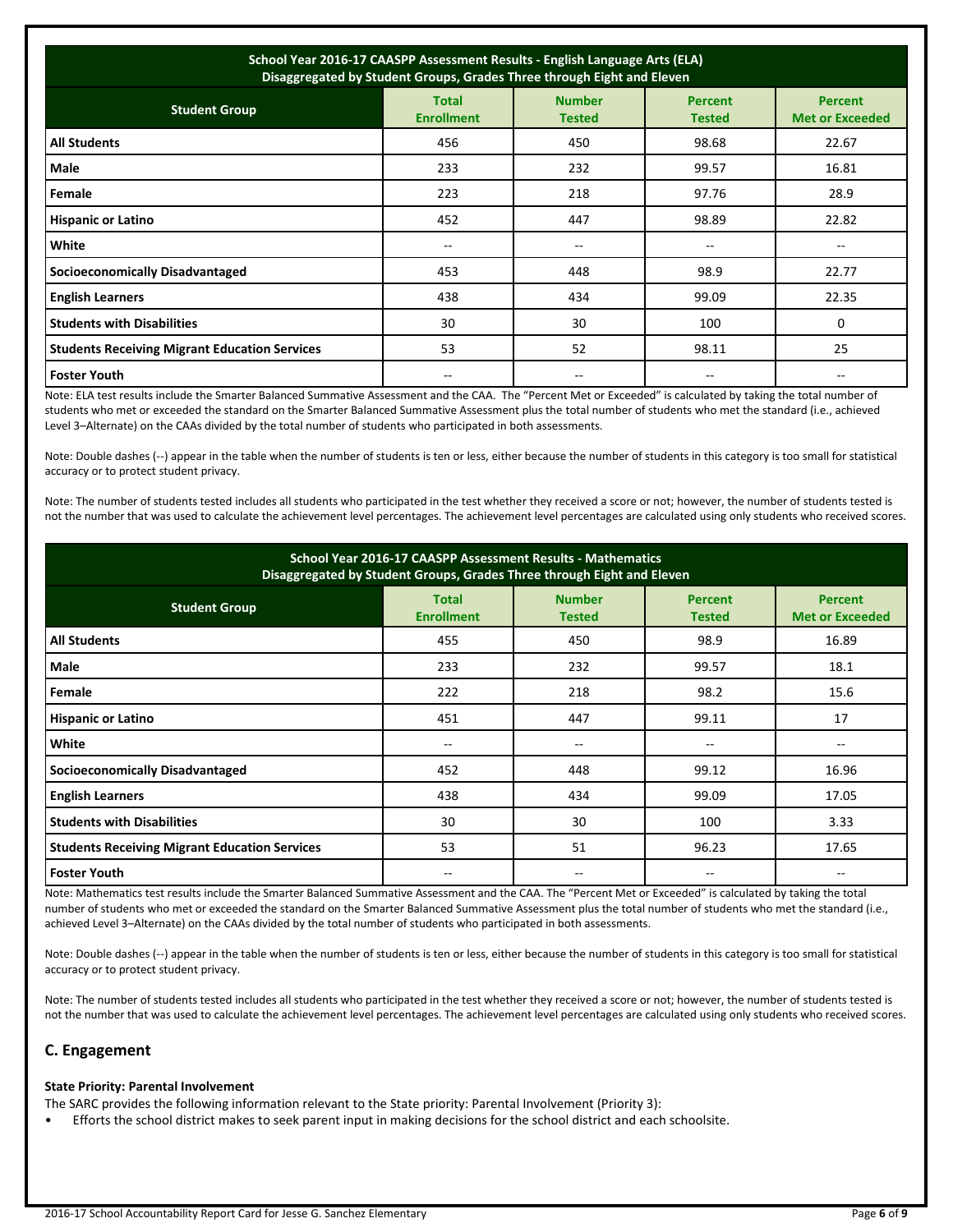# **Opportunities for Parental Involvement (School Year 2017-18)**

Parental involvement at Jesse G. Sánchez Elementary is accomplished via monthly parent meetings such as: monthly School Site Council and English Language Advisory Committee Meetings, parenting partners workshops, computer class, and parental involvement in classrooms as tutors. Our classroom teachers offer evening parent workshops on at-home teaching strategies. Parents are encouraged to participate in their child's education by having an open communication with the classroom teacher. For parent involvement opportunities please contact school principal, Roberto Rodriguez at: (831) 753-5760.

#### **State Priority: School Climate**

The SARC provides the following information relevant to the State priority: School Climate (Priority 6):

- Pupil suspension rates;
- Pupil expulsion rates; and
- Other local measures on the sense of safety.

#### **School Safety Plan**

Teachers, child supervisors, and administrators help monitor the school grounds during recess, before school, and after school. Visitors are required to check in at the office, where they receive a visitor's pass.

The school safety plan focuses on procedures for fire drills and evacuation routes. It also includes steps for earthquake preparedness and lockdown procedures. Students practice fire drills on a monthly basis and earthquake drills twice during the year. Staff and students have been instructed on the steps to take in the event of an armed intruder on campus or nearby, and about appropriate lockdown procedures.

School gates are locked 15 minutes after children have been dropped off at the start of the school day, and access to the school is limited to the main entrance. This helps prevent unauthorized visitors from entering the campus during the school day. The gates are opened again 10 minutes before the end of the school day while students are being picked up.

We review these procedures with staff and parents at the beginning of the school year at staff meetings, parent meetings, and in parent memos. We review them again throughout the school year as needed.

School Site Council approved the 2017-2018 school year safety plan on January 25, 2018.

| <b>Suspensions and Expulsions</b> |         |         |         |  |  |  |
|-----------------------------------|---------|---------|---------|--|--|--|
| <b>School</b>                     | 2014-15 | 2015-16 | 2016-17 |  |  |  |
| <b>Suspensions Rate</b>           | 0.1     | 0.0     | 0.0     |  |  |  |
| <b>Expulsions Rate</b>            | 0.0     | 0.0     | 0.0     |  |  |  |
| <b>District</b>                   | 2014-15 | 2015-16 | 2016-17 |  |  |  |
| <b>Suspensions Rate</b>           | 1.1     | 1.0     | 0.5     |  |  |  |
| <b>Expulsions Rate</b>            | 0.0     | 0.0     | 0.0     |  |  |  |
| <b>State</b>                      | 2014-15 | 2015-16 | 2016-17 |  |  |  |
| <b>Suspensions Rate</b>           | 3.8     | 3.7     | 3.6     |  |  |  |
| <b>Expulsions Rate</b>            | 0.1     | 0.1     | 0.1     |  |  |  |

# **D. Other SARC Information**

The information in this section is required to be in the SARC but is not included in the state priorities for LCFF.

| 2017-18 Federal Intervention Program                |               |                 |  |  |  |
|-----------------------------------------------------|---------------|-----------------|--|--|--|
| <b>Indicator</b>                                    | <b>School</b> | <b>District</b> |  |  |  |
| <b>Program Improvement Status</b>                   | In PI         |                 |  |  |  |
| <b>First Year of Program Improvement</b>            | 2004-2005     |                 |  |  |  |
| Year in Program Improvement                         | Year 3        |                 |  |  |  |
| Number of Schools Currently in Program Improvement  | 8             |                 |  |  |  |
| Percent of Schools Currently in Program Improvement | 61.5          |                 |  |  |  |

#### **Academic Counselors and Other Support Staff at this School**

| <b>Number of Full-Time Equivalent (FTE)</b>                |    |  |  |  |
|------------------------------------------------------------|----|--|--|--|
| <b>Academic Counselor</b>                                  | ŋ  |  |  |  |
| <b>Counselor (Social/Behavioral or Career Development)</b> |    |  |  |  |
| Library Media Teacher (Librarian)                          |    |  |  |  |
| Library Media Services Staff (Paraprofessional)            | .5 |  |  |  |
| <b>Psychologist</b>                                        | .5 |  |  |  |
| Social Worker                                              | O  |  |  |  |
| <b>Nurse</b>                                               |    |  |  |  |
| Speech/Language/Hearing Specialist                         | .5 |  |  |  |
| <b>Resource Specialist</b>                                 |    |  |  |  |
| Other                                                      | 1  |  |  |  |
| <b>Average Number of Students per Staff Member</b>         |    |  |  |  |
| <b>Academic Counselor</b>                                  |    |  |  |  |

One Full Time Equivalent (FTE) equals one staff member working full time; one FTE could also represent two staff members who each work 50 percent of full time.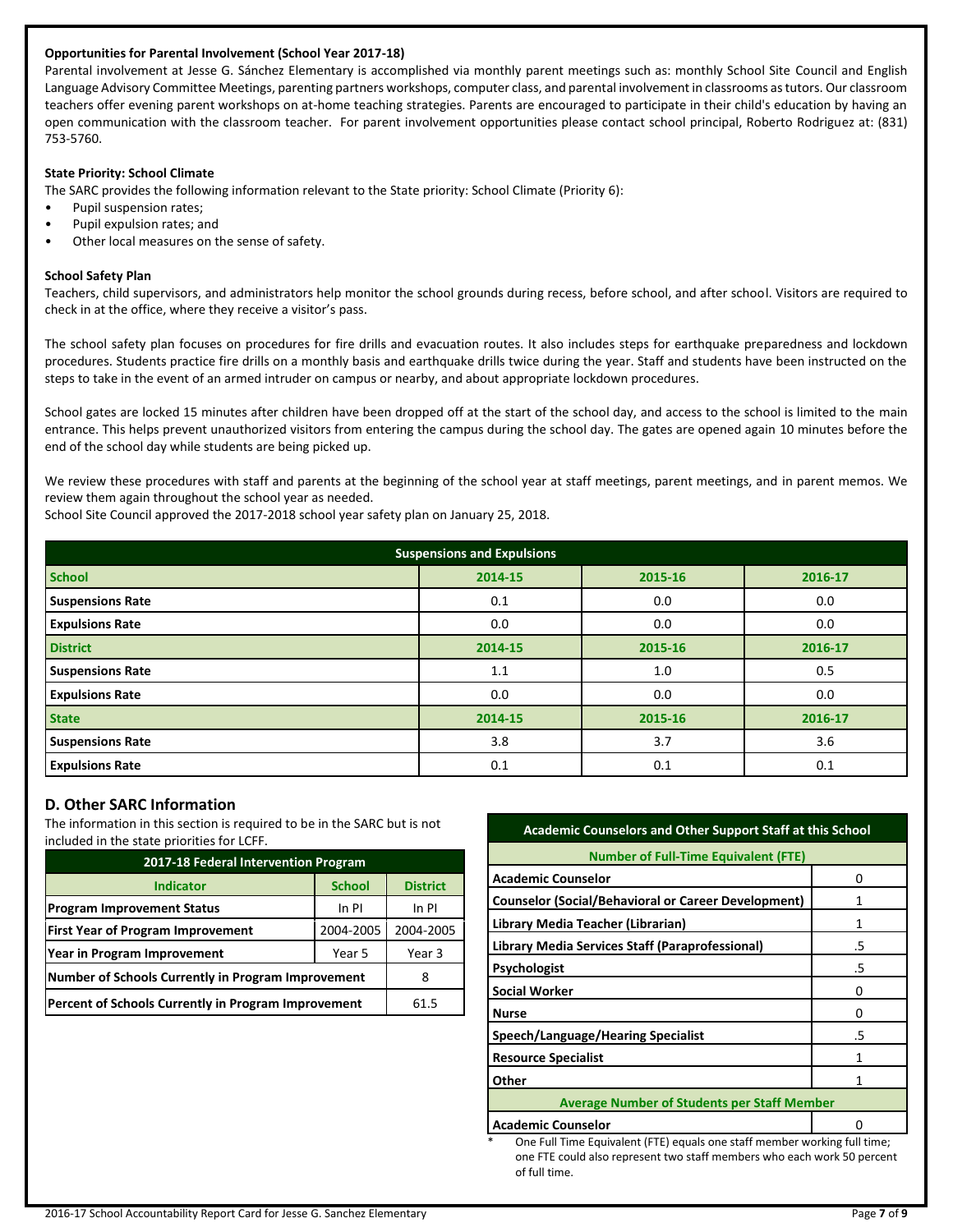|                | Average Class Size and Class Size Distribution (Elementary) |         |          |         |                              |         |                |                |                |         |                 |  |
|----------------|-------------------------------------------------------------|---------|----------|---------|------------------------------|---------|----------------|----------------|----------------|---------|-----------------|--|
|                |                                                             |         |          |         | <b>Number of Classrooms*</b> |         |                |                |                |         |                 |  |
| Grade          | <b>Average Class Size</b>                                   |         | $1 - 20$ |         | $21 - 32$                    |         |                | $33+$          |                |         |                 |  |
|                | 2014-15                                                     | 2015-16 | 2016-17  | 2014-15 | 2015-16                      | 2016-17 | 2014-15        | 2015-16        | 2016-17        | 2014-15 | 2015-16 2016-17 |  |
| К              | 31                                                          | 28      | 26       |         | 1                            |         | 5              | 4              | 5              |         |                 |  |
| 1              | 24                                                          | 25      | 27       | 3       | $\overline{2}$               |         | $\overline{2}$ | 3              | 5              |         |                 |  |
| $\overline{2}$ | 28                                                          | 22      | 23       |         | 3                            |         | 4              | $\overline{2}$ | 5              |         |                 |  |
| 3              | 25                                                          | 27      | 22       |         |                              | 3       | 9              | 4              | $\overline{2}$ |         |                 |  |
| 4              | 27                                                          | 31      | 26       |         |                              |         | 4              | 5              | 4              |         |                 |  |
| 5              | 30                                                          | 25      | 31       |         |                              |         | 4              | 4              | 5              |         |                 |  |
| 6              |                                                             | 28      | 24       |         |                              |         |                | 4              | 4              |         |                 |  |

\* Number of classes indicates how many classes fall into each size category (a range of total students per class).

#### **Professional Development provided for Teachers**

The major areas of professional development for teachers in 2016-2017 included the following:

- Standards-based planning for instruction, learning and assessment
- English Language Development
- Engage NY curriculum in Language Arts and Math
- Bilingual Transference (for teachers facilitating Alternative Bilingual Education classes)
- Lesson Design and Engagement
- Coaching Cycles (for Academic Coaches)
- GLAD Training

Professional development was delivered through grade level sessions during Grade Level Release Time for classroom teachers, professional development days were planned throughout the year, teachers had site professional development as-well as district wide professional development. The district continues to offer training after school from all the different subject areas to all staff.

Teachers were supported during implementation by the site's Academic Coach.

| FY 2015-16 Teacher and Administrative Salaries |                                  |                                                                         |  |  |  |  |
|------------------------------------------------|----------------------------------|-------------------------------------------------------------------------|--|--|--|--|
| <b>Category</b>                                | <b>District</b><br><b>Amount</b> | <b>State Average for</b><br><b>Districts In Same</b><br><b>Category</b> |  |  |  |  |
| <b>Beginning Teacher Salary</b>                | \$41,752                         | \$48,678                                                                |  |  |  |  |
| <b>Mid-Range Teacher Salary</b>                | \$67,888                         | \$78,254                                                                |  |  |  |  |
| <b>Highest Teacher Salary</b>                  | \$94,604                         | \$96,372                                                                |  |  |  |  |
| <b>Average Principal Salary (ES)</b>           | \$114,725                        | \$122,364                                                               |  |  |  |  |
| <b>Average Principal Salary (MS)</b>           |                                  | \$125,958                                                               |  |  |  |  |
| <b>Average Principal Salary (HS)</b>           |                                  | \$126,758                                                               |  |  |  |  |
| <b>Superintendent Salary</b>                   | \$190,800                        | \$212,818                                                               |  |  |  |  |
| <b>Percent of District Budget</b>              |                                  |                                                                         |  |  |  |  |
| <b>Teacher Salaries</b>                        | 33%                              | 38%                                                                     |  |  |  |  |
| <b>Administrative Salaries</b>                 | 6%                               | 5%                                                                      |  |  |  |  |

| FY 2015-16 Expenditures Per Pupil and School Site Teacher Salaries |                                                 |                   |                     |                                 |  |  |
|--------------------------------------------------------------------|-------------------------------------------------|-------------------|---------------------|---------------------------------|--|--|
|                                                                    | <b>Expenditures Per Pupil</b>                   | <b>Average</b>    |                     |                                 |  |  |
| <b>Level</b>                                                       | Total                                           | <b>Restricted</b> | <b>Unrestricted</b> | <b>Teacher</b><br><b>Salary</b> |  |  |
| <b>School Site</b>                                                 | \$4,129                                         | \$522             | \$3,607             | \$61,677                        |  |  |
| <b>District</b>                                                    |                                                 |                   | \$5,459             | \$68,478                        |  |  |
| <b>State</b>                                                       |                                                 |                   | \$6,574             | \$78,363                        |  |  |
|                                                                    | <b>Percent Difference: School Site/District</b> | $-33.9$           | $-4.9$              |                                 |  |  |
|                                                                    | Percent Difference: School Site/ State          | $-23.1$           | $-12.9$             |                                 |  |  |

Cells with  $\blacklozenge$  do not require data.

\* For detailed information on salaries, see the CDE Certificated Salaries & Benefits webpage a[t www.cde.ca.gov/ds/fd/cs/.](http://www.cde.ca.gov/ds/fd/cs/)